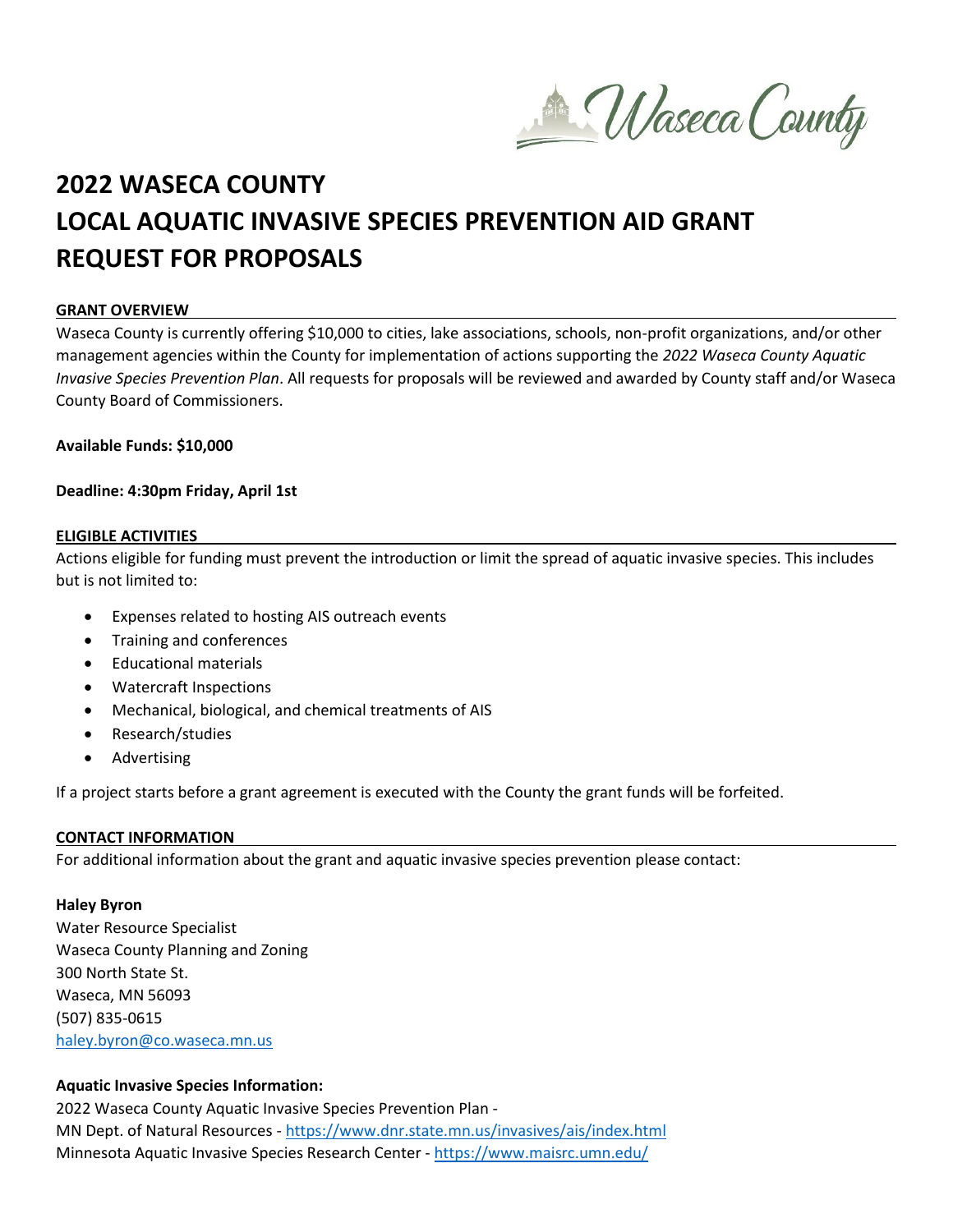## **WASECA COUNTY LOCAL AIS PREVENTION AID GRANT APPLICATION**



| <b>APPLICANT INFORMATION</b>                                                                                                                                                                                                                                                                                                                                                                                                                                      |                                                                                                    |  |  |  |
|-------------------------------------------------------------------------------------------------------------------------------------------------------------------------------------------------------------------------------------------------------------------------------------------------------------------------------------------------------------------------------------------------------------------------------------------------------------------|----------------------------------------------------------------------------------------------------|--|--|--|
| <b>Organization Name:</b>                                                                                                                                                                                                                                                                                                                                                                                                                                         |                                                                                                    |  |  |  |
| <b>Primary Contact Person:</b>                                                                                                                                                                                                                                                                                                                                                                                                                                    | <b>Email Address:</b>                                                                              |  |  |  |
| <b>Mailing Address:</b>                                                                                                                                                                                                                                                                                                                                                                                                                                           | Phone Number:                                                                                      |  |  |  |
| <b>FUNDING REQUEST</b>                                                                                                                                                                                                                                                                                                                                                                                                                                            |                                                                                                    |  |  |  |
| Funds Requested from Waseca County's Local AIS Prevention Aid                                                                                                                                                                                                                                                                                                                                                                                                     | \$                                                                                                 |  |  |  |
| Organizational Match (no match required)                                                                                                                                                                                                                                                                                                                                                                                                                          | $\zeta$                                                                                            |  |  |  |
|                                                                                                                                                                                                                                                                                                                                                                                                                                                                   | $\zeta$<br><b>Total Project Cost</b>                                                               |  |  |  |
|                                                                                                                                                                                                                                                                                                                                                                                                                                                                   | GOAL ADDRESSED IN 2021 WASECA COUNTY AQUATIC INVASIVE SPECIES PREVENTION PLAN check all that apply |  |  |  |
| Increase understanding of AIS Associated Risks and Spreading Pathways<br>□<br>Develop and Implement Activities that Address Identified Pathways<br>□<br>Increase Awareness of Participation in Prevention and Management Activities<br>□<br>Broaden Knowledge of the Participation in Early Detection and Rapid Response Activities<br>□<br><b>Increase County Enforcement Resources</b><br>□<br>Increase Available Resources and Leverage Partnerships<br>$\Box$ |                                                                                                    |  |  |  |
| <b>PROJECT INFORMATION</b>                                                                                                                                                                                                                                                                                                                                                                                                                                        |                                                                                                    |  |  |  |
| Water Body:                                                                                                                                                                                                                                                                                                                                                                                                                                                       | Water Body ID(s):                                                                                  |  |  |  |
| Project Description - what it is, what it will accomplish, and who will be involved:                                                                                                                                                                                                                                                                                                                                                                              |                                                                                                    |  |  |  |
|                                                                                                                                                                                                                                                                                                                                                                                                                                                                   |                                                                                                    |  |  |  |
|                                                                                                                                                                                                                                                                                                                                                                                                                                                                   |                                                                                                    |  |  |  |
|                                                                                                                                                                                                                                                                                                                                                                                                                                                                   |                                                                                                    |  |  |  |
|                                                                                                                                                                                                                                                                                                                                                                                                                                                                   |                                                                                                    |  |  |  |
|                                                                                                                                                                                                                                                                                                                                                                                                                                                                   |                                                                                                    |  |  |  |
|                                                                                                                                                                                                                                                                                                                                                                                                                                                                   |                                                                                                    |  |  |  |
|                                                                                                                                                                                                                                                                                                                                                                                                                                                                   |                                                                                                    |  |  |  |
|                                                                                                                                                                                                                                                                                                                                                                                                                                                                   |                                                                                                    |  |  |  |
|                                                                                                                                                                                                                                                                                                                                                                                                                                                                   |                                                                                                    |  |  |  |
|                                                                                                                                                                                                                                                                                                                                                                                                                                                                   |                                                                                                    |  |  |  |
|                                                                                                                                                                                                                                                                                                                                                                                                                                                                   |                                                                                                    |  |  |  |
|                                                                                                                                                                                                                                                                                                                                                                                                                                                                   |                                                                                                    |  |  |  |